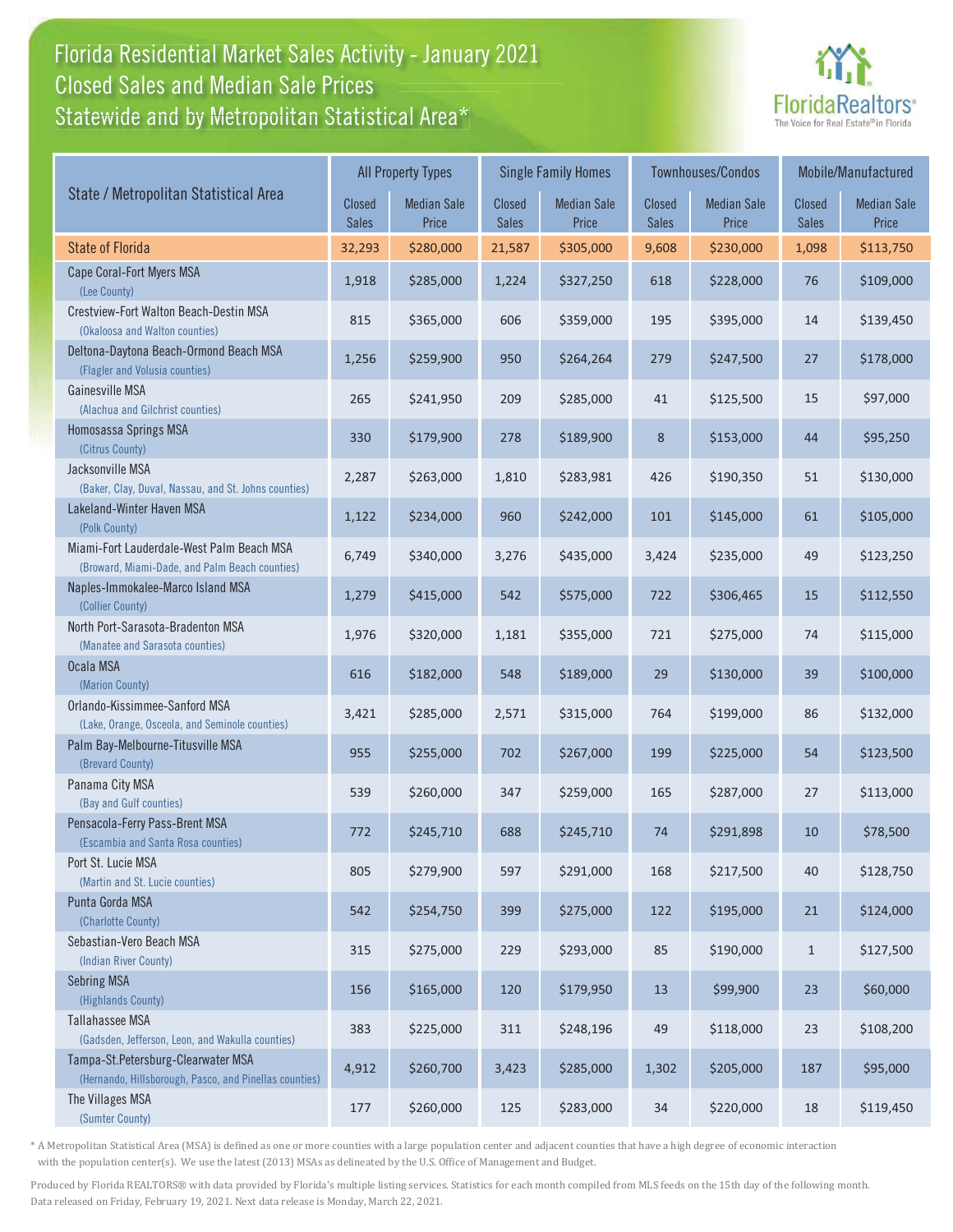#### Florida Residential Market Sales Activity - January 2021 Florida Residential Market Sales Activity Listed by County Closed Sales and Median Sale Prices



| County                     | <b>All Property Types</b> |                             |                               | <b>Single Family Homes</b>  |                               | Townhouses/Condos           | Mobile/Manufactured           |                             |
|----------------------------|---------------------------|-----------------------------|-------------------------------|-----------------------------|-------------------------------|-----------------------------|-------------------------------|-----------------------------|
|                            | Closed<br><b>Sales</b>    | <b>Median Sale</b><br>Price | <b>Closed</b><br><b>Sales</b> | <b>Median Sale</b><br>Price | <b>Closed</b><br><b>Sales</b> | <b>Median Sale</b><br>Price | <b>Closed</b><br><b>Sales</b> | <b>Median Sale</b><br>Price |
| Alachua County             | 250                       | \$248,750                   | 201                           | \$285,000                   | 41                            | \$125,500                   | 8                             | \$100,250                   |
| <b>Baker County</b>        | 18                        | \$239,900                   | 15                            | \$254,900                   | $\mathbf 0$                   | (No Sales)                  | 3                             | \$163,500                   |
| <b>Bay County</b>          | 510                       | \$259,000                   | 325                           | \$255,000                   | 162                           | \$286,000                   | 23                            | \$100,000                   |
| <b>Bradford County</b>     | 20                        | \$163,500                   | 15                            | \$180,000                   | $\mathbf 0$                   | (No Sales)                  | 5                             | \$129,900                   |
| <b>Brevard County</b>      | 955                       | \$255,000                   | 702                           | \$267,000                   | 199                           | \$225,000                   | 54                            | \$123,500                   |
| <b>Broward County</b>      | 2,438                     | \$315,000                   | 1,154                         | \$420,000                   | 1,262                         | \$209,000                   | 22                            | \$123,250                   |
| <b>Calhoun County</b>      | $\mathbf 0$               | (No Sales)                  | $\mathbf 0$                   | (No Sales)                  | $\mathbf 0$                   | (No Sales)                  | 0                             | (No Sales)                  |
| <b>Charlotte County</b>    | 542                       | \$254,750                   | 399                           | \$275,000                   | 122                           | \$195,000                   | 21                            | \$124,000                   |
| <b>Citrus County</b>       | 330                       | \$179,900                   | 278                           | \$189,900                   | 8                             | \$153,000                   | 44                            | \$95,250                    |
| <b>Clay County</b>         | 274                       | \$247,500                   | 242                           | \$255,000                   | 21                            | \$166,500                   | 11                            | \$154,000                   |
| <b>Collier County</b>      | 1,279                     | \$415,000                   | 542                           | \$575,000                   | 722                           | \$306,465                   | 15                            | \$112,550                   |
| <b>Columbia County</b>     | 66                        | \$166,000                   | 49                            | \$207,000                   | $\mathbf 0$                   | (No Sales)                  | $17$                          | \$100,000                   |
| <b>DeSoto County</b>       | 33                        | \$147,200                   | 21                            | \$180,000                   | 6                             | \$124,950                   | 6                             | \$118,750                   |
| <b>Dixie County</b>        | 23                        | \$83,000                    | 8                             | \$77,250                    | 4                             | \$157,000                   | 11                            | \$74,000                    |
| <b>Duval County</b>        | 1,269                     | \$232,000                   | 1,018                         | \$245,000                   | 243                           | \$171,000                   | 8                             | \$78,750                    |
| <b>Escambia County</b>     | 425                       | \$230,000                   | 357                           | \$227,500                   | 65                            | \$293,795                   | 3                             | \$65,000                    |
| <b>Flagler County</b>      | 296                       | \$274,900                   | 247                           | \$274,000                   | 44                            | \$297,475                   | 5                             | \$144,900                   |
| <b>Franklin County</b>     | 27                        | \$300,000                   | 23                            | \$350,000                   | $\overline{2}$                | \$153,750                   | $\overline{2}$                | \$95,500                    |
| <b>Gadsden County</b>      | 22                        | \$191,500                   | 21                            | \$193,000                   | 0                             | (No Sales)                  | $\mathbf{1}$                  | \$120,000                   |
| <b>Gilchrist County</b>    | 15                        | \$180,000                   | 8                             | \$375,000                   | $\pmb{0}$                     | (No Sales)                  | 7                             | \$97,000                    |
| <b>Glades County</b>       | 8                         | \$167,250                   | 5                             | \$164,500                   | $\mathbf 0$                   | (No Sales)                  | 3                             | \$170,000                   |
| <b>Gulf County</b>         | 29                        | \$315,000                   | 22                            | \$370,575                   | 3                             | \$360,000                   | 4                             | \$161,250                   |
| <b>Hamilton County</b>     | 6                         | \$157,450                   | 4                             | \$152,450                   | 0                             | (No Sales)                  | 2                             | \$157,450                   |
| <b>Hardee County</b>       | 8                         | \$125,000                   | 5                             | \$125,000                   | $\mathbf 0$                   | (No Sales)                  | 3                             | \$125,000                   |
| <b>Hendry County</b>       | 25                        | \$175,000                   | 19                            | \$183,570                   | 0                             | (No Sales)                  | 6                             | \$156,500                   |
| <b>Hernando County</b>     | 353                       | \$196,000                   | 282                           | \$210,500                   | 21                            | \$155,000                   | 50                            | \$95,500                    |
| <b>Highlands County</b>    | 156                       | \$165,000                   | 120                           | \$179,950                   | 13                            | \$99,900                    | 23                            | \$60,000                    |
| <b>Hillsborough County</b> | 1,906                     | \$275,000                   | 1,415                         | \$297,500                   | 471                           | \$197,500                   | 20                            | \$155,000                   |
| <b>Holmes County</b>       | 9                         | \$140,000                   | 7                             | \$140,000                   | 0                             | (No Sales)                  | $\overline{2}$                | \$116,250                   |
| <b>Indian River County</b> | 315                       | \$275,000                   | 229                           | \$293,000                   | 85                            | \$190,000                   | $\mathbf{1}$                  | \$127,500                   |
| Jackson County             | $30\,$                    | \$139,750                   | 28                            | \$141,750                   | 0                             | (No Sales)                  | $\overline{c}$                | \$90,000                    |
| Jefferson County           | $\boldsymbol{6}$          | \$310,000                   | 5                             | \$320,000                   | $\boldsymbol{0}$              | (No Sales)                  | $\mathbf{1}$                  | \$90,000                    |
| Lafayette County           | 4                         | \$194,500                   | $\overline{2}$                | \$108,500                   | 0                             | (No Sales)                  | $\overline{2}$                | \$225,000                   |
| <b>Lake County</b>         | 590                       | \$264,005                   | 506                           | \$275,000                   | 35                            | \$224,990                   | 49                            | \$130,000                   |
| Lee County                 | 1,918                     | \$285,000                   | 1,224                         | \$327,250                   | 618                           | \$228,000                   | 76                            | \$109,000                   |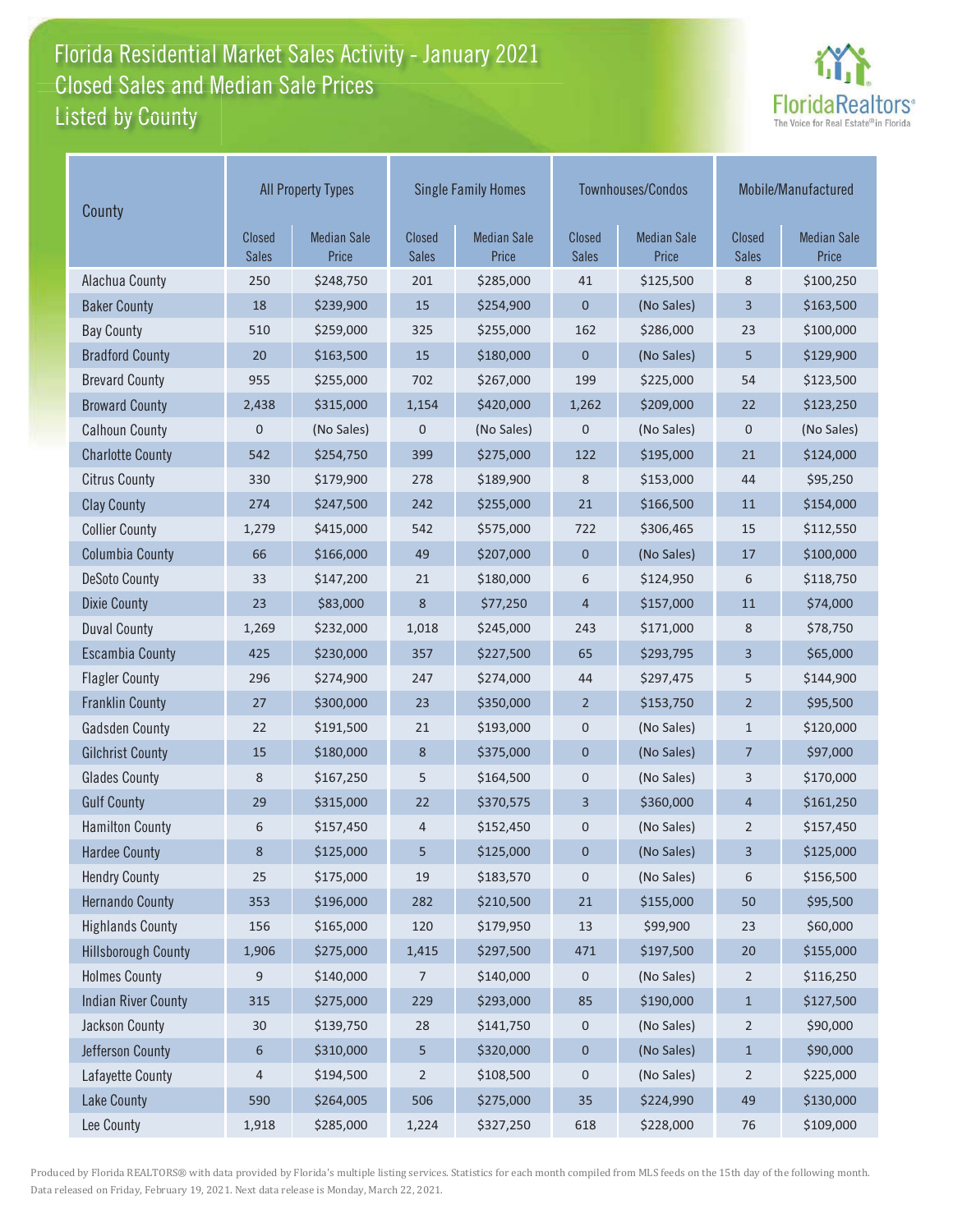# Florida Residential Market Sales Activity - January 2021 Florida Residential Market Sales Activity Closed Sales and Median Sale Prices<br>Listed by Zip Code (Grouped by County)\*



| County          | Zip Code | <b>All Property Types</b>     |                             | <b>Single Family Homes</b>    |                             |                               | Townhouses/Condos           | Mobile/Manufactured           |                             |
|-----------------|----------|-------------------------------|-----------------------------|-------------------------------|-----------------------------|-------------------------------|-----------------------------|-------------------------------|-----------------------------|
|                 |          | <b>Closed</b><br><b>Sales</b> | <b>Median Sale</b><br>Price | <b>Closed</b><br><b>Sales</b> | <b>Median Sale</b><br>Price | <b>Closed</b><br><b>Sales</b> | <b>Median Sale</b><br>Price | <b>Closed</b><br><b>Sales</b> | <b>Median Sale</b><br>Price |
| <b>Baker</b>    | 32087    | 2                             | \$174,250                   | $\mathbf 0$                   | (No Sales)                  | $\mathbf 0$                   | (No Sales)                  | $\overline{2}$                | \$174,250                   |
| <b>Baker</b>    | 32234    | $\mathbf{0}$                  | (No Sales)                  | $\mathbf 0$                   | (No Sales)                  | $\mathbf 0$                   | (No Sales)                  | 0                             | (No Sales)                  |
| Bay             | 32401    | 21                            | \$157,000                   | 20                            | \$155,400                   | $\mathbf{1}$                  | \$550,000                   | $\mathbf 0$                   | (No Sales)                  |
| <b>Bay</b>      | 32402    | $\mathbf 0$                   | (No Sales)                  | $\mathbf 0$                   | (No Sales)                  | $\mathbf 0$                   | (No Sales)                  | $\mathbf 0$                   | (No Sales)                  |
| Bay             | 32403    | $\pmb{0}$                     | (No Sales)                  | $\mathsf 0$                   | (No Sales)                  | $\mathbf 0$                   | (No Sales)                  | 0                             | (No Sales)                  |
| Bay             | 32404    | 88                            | \$220,000                   | 84                            | \$231,225                   | $\mathbf 0$                   | (No Sales)                  | $\overline{4}$                | \$70,950                    |
| Bay             | 32405    | 49                            | \$245,000                   | 49                            | \$245,000                   | $\mathbf{0}$                  | (No Sales)                  | $\boldsymbol{0}$              | (No Sales)                  |
| Bay             | 32406    | $\mathbf{0}$                  | (No Sales)                  | $\mathbf{0}$                  | (No Sales)                  | $\overline{0}$                | (No Sales)                  | $\overline{0}$                | (No Sales)                  |
| Bay             | 32407    | 85                            | \$275,000                   | 46                            | \$263,750                   | 37                            | \$300,000                   | $\overline{2}$                | \$107,500                   |
| Bay             | 32408    | 109                           | \$265,000                   | 29                            | \$352,000                   | 74                            | \$244,500                   | 6                             | \$94,000                    |
| Bay             | 32409    | 20                            | \$326,500                   | 15                            | \$350,733                   | $\mathbf 0$                   | (No Sales)                  | 5                             | \$115,000                   |
| Bay             | 32410    | $\mathbf 0$                   | (No Sales)                  | $\mathbf 0$                   | (No Sales)                  | $\mathbf 0$                   | (No Sales)                  | $\mathbf 0$                   | (No Sales)                  |
| Bay             | 32411    | $\pmb{0}$                     | (No Sales)                  | $\mathbf 0$                   | (No Sales)                  | $\mathbf 0$                   | (No Sales)                  | 0                             | (No Sales)                  |
| <b>Bay</b>      | 32412    | $\mathbf 0$                   | (No Sales)                  | $\mathbf 0$                   | (No Sales)                  | $\mathbf 0$                   | (No Sales)                  | $\mathbf 0$                   | (No Sales)                  |
| Bay             | 32413    | 96                            | \$331,500                   | 46                            | \$322,450                   | 48                            | \$365,000                   | $\overline{2}$                | \$172,225                   |
| Bay             | 32417    | $\mathbf 0$                   | (No Sales)                  | $\mathbf 0$                   | (No Sales)                  | $\mathbf 0$                   | (No Sales)                  | $\mathbf 0$                   | (No Sales)                  |
| Bay             | 32437    | $\pmb{0}$                     | (No Sales)                  | $\mathbf 0$                   | (No Sales)                  | $\mathbf 0$                   | (No Sales)                  | 0                             | (No Sales)                  |
| <b>Bay</b>      | 32438    | 3                             | \$65,000                    | $\mathbf{1}$                  | \$70,000                    | $\mathbf{0}$                  | (No Sales)                  | $\overline{2}$                | \$60,000                    |
| Bay             | 32444    | 30                            | \$243,500                   | 30                            | \$243,500                   | $\mathbf 0$                   | (No Sales)                  | $\boldsymbol{0}$              | (No Sales)                  |
| Bay             | 32456    | $\overline{4}$                | \$232,500                   | $\overline{2}$                | \$312,500                   | $\overline{2}$                | \$179,725                   | $\overline{0}$                | (No Sales)                  |
| Bay             | 32461    | $\mathbf 0$                   | (No Sales)                  | $\mathbf 0$                   | (No Sales)                  | $\mathbf 0$                   | (No Sales)                  | $\mathbf 0$                   | (No Sales)                  |
| Bay             | 32462    | $\mathbf{0}$                  | (No Sales)                  | $\mathbf{0}$                  | (No Sales)                  | $\overline{0}$                | (No Sales)                  | $\overline{0}$                | (No Sales)                  |
| Bay             | 32466    | 5                             | \$140,000                   | 3                             | \$155,000                   | $\mathbf 0$                   | (No Sales)                  | 2                             | \$137,500                   |
| <b>Bradford</b> | 32042    | $\mathbf 0$                   | (No Sales)                  | $\mathbf 0$                   | (No Sales)                  | $\mathbf 0$                   | (No Sales)                  | $\mathbf{0}$                  | (No Sales)                  |
| <b>Bradford</b> | 32044    | $\mathbf{1}$                  | \$299,000                   | $\mathbf{1}$                  | \$299,000                   | $\mathbf 0$                   | (No Sales)                  | $\mathbf 0$                   | (No Sales)                  |
| <b>Bradford</b> | 32054    | $\overline{2}$                | \$111,000                   | $\mathbf{1}$                  | \$142,000                   | $\mathbf 0$                   | (No Sales)                  | $\mathbf{1}$                  | \$80,000                    |
| <b>Bradford</b> | 32058    | $\mathbf{1}$                  | \$152,900                   | $\mathbf 0$                   | (No Sales)                  | 0                             | (No Sales)                  | $\mathbf{1}$                  | \$152,900                   |
| <b>Bradford</b> | 32083    | $\boldsymbol{0}$              | (No Sales)                  | $\boldsymbol{0}$              | (No Sales)                  | $\mathbf 0$                   | (No Sales)                  | 0                             | (No Sales)                  |
| <b>Bradford</b> | 32091    | 11                            | \$172,000                   | 10                            | \$175,000                   | $\mathbf 0$                   | (No Sales)                  | $\mathbf{1}$                  | \$16,000                    |
| <b>Bradford</b> | 32622    | $\overline{2}$                | \$129,900                   | $\boldsymbol{0}$              | (No Sales)                  | $\pmb{0}$                     | (No Sales)                  | $\overline{2}$                | \$129,900                   |
| <b>Bradford</b> | 32656    | $\overline{2}$                | \$247,000                   | $\overline{2}$                | \$247,000                   | 0                             | (No Sales)                  | 0                             | (No Sales)                  |
| <b>Bradford</b> | 32666    | $\mathbf{1}$                  | \$345,000                   | $\mathbf{1}$                  | \$345,000                   | $\pmb{0}$                     | (No Sales)                  | 0                             | (No Sales)                  |
| <b>Bradford</b> | 32694    | 0                             | (No Sales)                  | $\boldsymbol{0}$              | (No Sales)                  | 0                             | (No Sales)                  | 0                             | (No Sales)                  |
| <b>Brevard</b>  | 32754    | 18                            | \$236,770                   | 15                            | \$249,285                   | $\pmb{0}$                     | (No Sales)                  | 3                             | \$99,000                    |
| <b>Brevard</b>  | 32775    | $\boldsymbol{0}$              | (No Sales)                  | 0                             | (No Sales)                  | 0                             | (No Sales)                  | 0                             | (No Sales)                  |
| <b>Brevard</b>  | 32780    | 56                            | \$192,750                   | 39                            | \$265,000                   | 14                            | \$99,500                    | 3                             | \$165,000                   |
| <b>Brevard</b>  | 32781    | 0                             | (No Sales)                  | $\mathbf 0$                   | (No Sales)                  | $\mathbf 0$                   | (No Sales)                  | 0                             | (No Sales)                  |
| <b>Brevard</b>  | 32783    | $\pmb{0}$                     | (No Sales)                  | $\pmb{0}$                     | (No Sales)                  | $\pmb{0}$                     | (No Sales)                  | $\mathbf 0$                   | (No Sales)                  |

\* Statistics for each listed zip code are presented only for the portion of the zip code located inside the county specified.

As a result, some zip codes will appear in this list more than once if they cover areas in more than one county.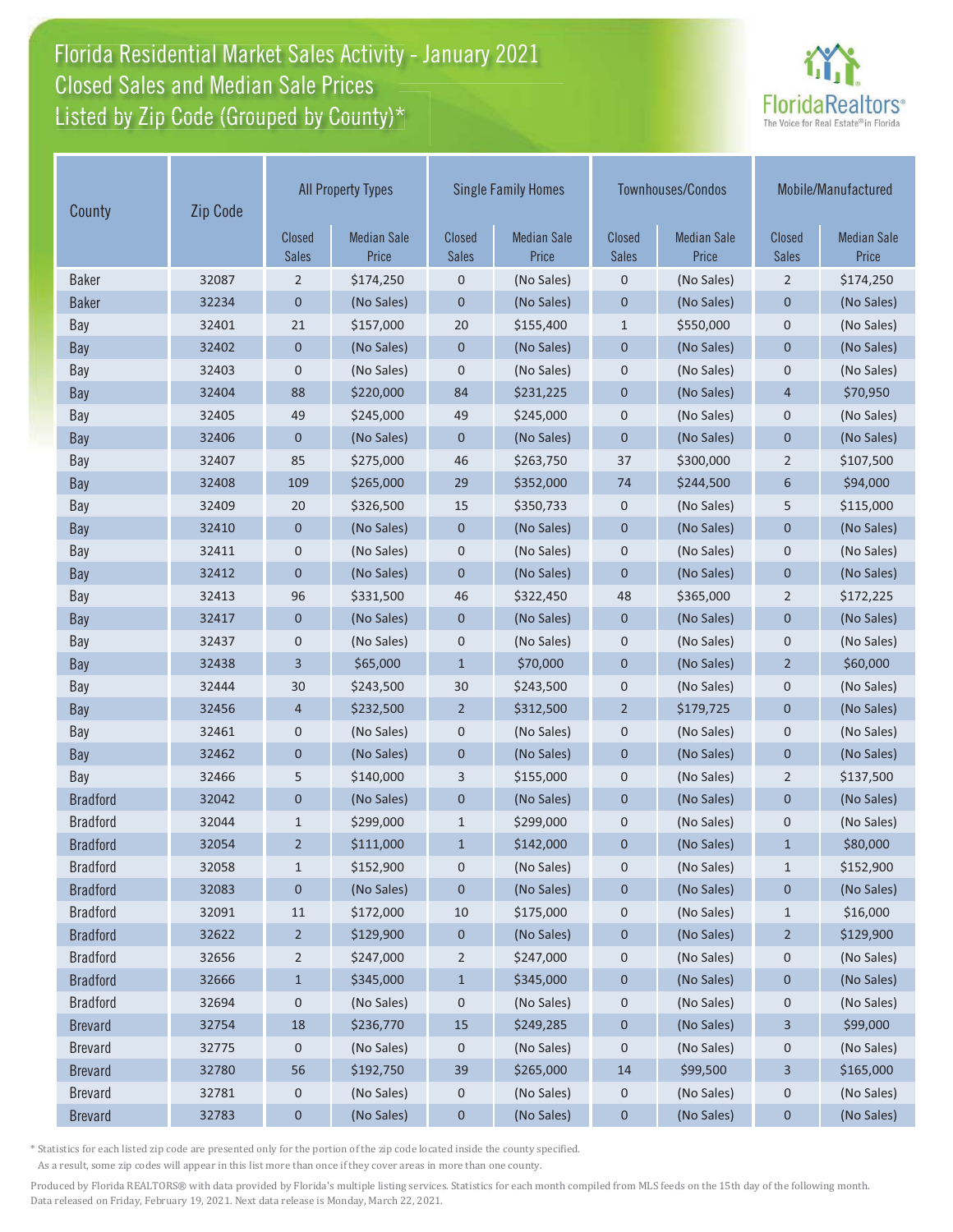# Florida Residential Market Sales Activity - January 2021 Florida Residential Market Sales Activity Closed Sales and Median Sale Prices<br>Listed by Zip Code (Grouped by County)\*



| County         | Zip Code |                               | <b>All Property Types</b>   | <b>Single Family Homes</b>    |                             | <b>Townhouses/Condos</b>      |                             | Mobile/Manufactured           |                             |
|----------------|----------|-------------------------------|-----------------------------|-------------------------------|-----------------------------|-------------------------------|-----------------------------|-------------------------------|-----------------------------|
|                |          | <b>Closed</b><br><b>Sales</b> | <b>Median Sale</b><br>Price | <b>Closed</b><br><b>Sales</b> | <b>Median Sale</b><br>Price | <b>Closed</b><br><b>Sales</b> | <b>Median Sale</b><br>Price | <b>Closed</b><br><b>Sales</b> | <b>Median Sale</b><br>Price |
| <b>Brevard</b> | 32796    | 31                            | \$212,000                   | 30                            | \$213,500                   | $\mathbf{1}$                  | \$168,000                   | $\mathbf 0$                   | (No Sales)                  |
| <b>Brevard</b> | 32815    | $\mathbf{0}$                  | (No Sales)                  | $\mathbf 0$                   | (No Sales)                  | $\mathbf 0$                   | (No Sales)                  | 0                             | (No Sales)                  |
| <b>Brevard</b> | 32899    | $\pmb{0}$                     | (No Sales)                  | $\mathbf 0$                   | (No Sales)                  | $\mathbf 0$                   | (No Sales)                  | $\mathbf 0$                   | (No Sales)                  |
| <b>Brevard</b> | 32901    | 18                            | \$237,500                   | 14                            | \$268,950                   | $\overline{4}$                | \$146,250                   | $\mathbf{0}$                  | (No Sales)                  |
| <b>Brevard</b> | 32902    | $\mathbf 0$                   | (No Sales)                  | $\mathbf 0$                   | (No Sales)                  | $\mathbf 0$                   | (No Sales)                  | $\mathbf 0$                   | (No Sales)                  |
| <b>Brevard</b> | 32903    | 25                            | \$422,000                   | 14                            | \$532,500                   | 11                            | \$220,000                   | $\mathbf 0$                   | (No Sales)                  |
| <b>Brevard</b> | 32904    | 47                            | \$294,900                   | 39                            | \$299,900                   | $\overline{2}$                | \$155,000                   | 6                             | \$120,000                   |
| <b>Brevard</b> | 32905    | 39                            | \$150,000                   | 20                            | \$194,950                   | 16                            | \$129,950                   | 3                             | \$83,000                    |
| <b>Brevard</b> | 32906    | 0                             | (No Sales)                  | $\mathbf 0$                   | (No Sales)                  | $\mathbf 0$                   | (No Sales)                  | 0                             | (No Sales)                  |
| <b>Brevard</b> | 32907    | 67                            | \$218,000                   | 64                            | \$219,500                   | $\overline{0}$                | (No Sales)                  | 3                             | \$59,000                    |
| <b>Brevard</b> | 32908    | 23                            | \$230,000                   | 23                            | \$230,000                   | $\mathbf 0$                   | (No Sales)                  | $\mathbf 0$                   | (No Sales)                  |
| <b>Brevard</b> | 32909    | 84                            | \$234,422                   | 84                            | \$234,422                   | $\mathbf 0$                   | (No Sales)                  | $\mathbf 0$                   | (No Sales)                  |
| <b>Brevard</b> | 32910    | 0                             | (No Sales)                  | $\mathbf 0$                   | (No Sales)                  | $\mathbf 0$                   | (No Sales)                  | $\mathbf 0$                   | (No Sales)                  |
| <b>Brevard</b> | 32911    | $\mathbf 0$                   | (No Sales)                  | $\mathbf 0$                   | (No Sales)                  | $\mathbf 0$                   | (No Sales)                  | $\mathbf 0$                   | (No Sales)                  |
| <b>Brevard</b> | 32912    | $\pmb{0}$                     | (No Sales)                  | $\mathbf 0$                   | (No Sales)                  | $\mathbf 0$                   | (No Sales)                  | $\mathbf 0$                   | (No Sales)                  |
| <b>Brevard</b> | 32919    | $\mathbf 0$                   | (No Sales)                  | $\mathbf 0$                   | (No Sales)                  | $\mathbf 0$                   | (No Sales)                  | $\mathbf 0$                   | (No Sales)                  |
| <b>Brevard</b> | 32920    | 15                            | \$305,000                   | $\overline{2}$                | \$1,049,500                 | 13                            | \$300,000                   | $\mathbf 0$                   | (No Sales)                  |
| <b>Brevard</b> | 32922    | 20                            | \$165,000                   | 13                            | \$200,000                   | $\overline{7}$                | \$75,000                    | $\mathbf 0$                   | (No Sales)                  |
| <b>Brevard</b> | 32923    | $\mathbf 0$                   | (No Sales)                  | $\mathbf 0$                   | (No Sales)                  | $\mathbf 0$                   | (No Sales)                  | $\mathbf 0$                   | (No Sales)                  |
| <b>Brevard</b> | 32924    | $\mathbf{0}$                  | (No Sales)                  | $\overline{0}$                | (No Sales)                  | $\overline{0}$                | (No Sales)                  | $\overline{0}$                | (No Sales)                  |
| <b>Brevard</b> | 32925    | $\mathbf 0$                   | (No Sales)                  | $\mathbf 0$                   | (No Sales)                  | $\mathbf 0$                   | (No Sales)                  | 0                             | (No Sales)                  |
| <b>Brevard</b> | 32926    | 43                            | \$236,040                   | 37                            | \$250,000                   | $\overline{2}$                | \$124,500                   | $\overline{4}$                | \$90,950                    |
| <b>Brevard</b> | 32927    | 33                            | \$217,500                   | 29                            | \$228,750                   | $\overline{2}$                | \$188,000                   | 2                             | \$98,000                    |
| <b>Brevard</b> | 32931    | 48                            | \$299,500                   | 6                             | \$500,000                   | 42                            | \$292,000                   | $\mathbf 0$                   | (No Sales)                  |
| <b>Brevard</b> | 32932    | $\pmb{0}$                     | (No Sales)                  | $\mathbf 0$                   | (No Sales)                  | $\mathbf 0$                   | (No Sales)                  | $\mathbf 0$                   | (No Sales)                  |
| <b>Brevard</b> | 32934    | 17                            | \$323,000                   | 15                            | \$360,000                   | $\mathbf{1}$                  | \$172,900                   | $\mathbf{1}$                  | \$107,000                   |
| <b>Brevard</b> | 32935    | 43                            | \$210,000                   | 28                            | \$220,000                   | 15                            | \$135,900                   | 0                             | (No Sales)                  |
| <b>Brevard</b> | 32936    | $\boldsymbol{0}$              | (No Sales)                  | $\boldsymbol{0}$              | (No Sales)                  | 0                             | (No Sales)                  | 0                             | (No Sales)                  |
| <b>Brevard</b> | 32937    | 39                            | \$358,850                   | 15                            | \$406,000                   | 24                            | \$325,560                   | $\mathbf 0$                   | (No Sales)                  |
| <b>Brevard</b> | 32940    | 86                            | \$370,227                   | 68                            | \$407,000                   | 18                            | \$235,500                   | $\pmb{0}$                     | (No Sales)                  |
| <b>Brevard</b> | 32941    | 0                             | (No Sales)                  | 0                             | (No Sales)                  | 0                             | (No Sales)                  | 0                             | (No Sales)                  |
| <b>Brevard</b> | 32949    | 3                             | \$555,000                   | 3                             | \$555,000                   | 0                             | (No Sales)                  | 0                             | (No Sales)                  |
| <b>Brevard</b> | 32950    | 8                             | \$320,250                   | 8                             | \$320,250                   | 0                             | (No Sales)                  | $\mathbf 0$                   | (No Sales)                  |
| <b>Brevard</b> | 32951    | 28                            | \$492,500                   | 20                            | \$492,500                   | $\overline{7}$                | \$625,000                   | $\mathbf{1}$                  | \$120,000                   |
| <b>Brevard</b> | 32952    | 39                            | \$310,000                   | 33                            | \$317,500                   | 6                             | \$218,000                   | $\mathbf 0$                   | (No Sales)                  |
| <b>Brevard</b> | 32953    | 36                            | \$403,500                   | 33                            | \$410,000                   | 3                             | \$370,000                   | 0                             | (No Sales)                  |
| <b>Brevard</b> | 32954    | 0                             | (No Sales)                  | 0                             | (No Sales)                  | $\pmb{0}$                     | (No Sales)                  | 0                             | (No Sales)                  |
| <b>Brevard</b> | 32955    | 55                            | \$264,000                   | 44                            | \$269,500                   | $11\,$                        | \$227,000                   | 0                             | (No Sales)                  |

\* Statistics for each listed zip code are presented only for the portion of the zip code located inside the county specified.

As a result, some zip codes will appear in this list more than once if they cover areas in more than one county.